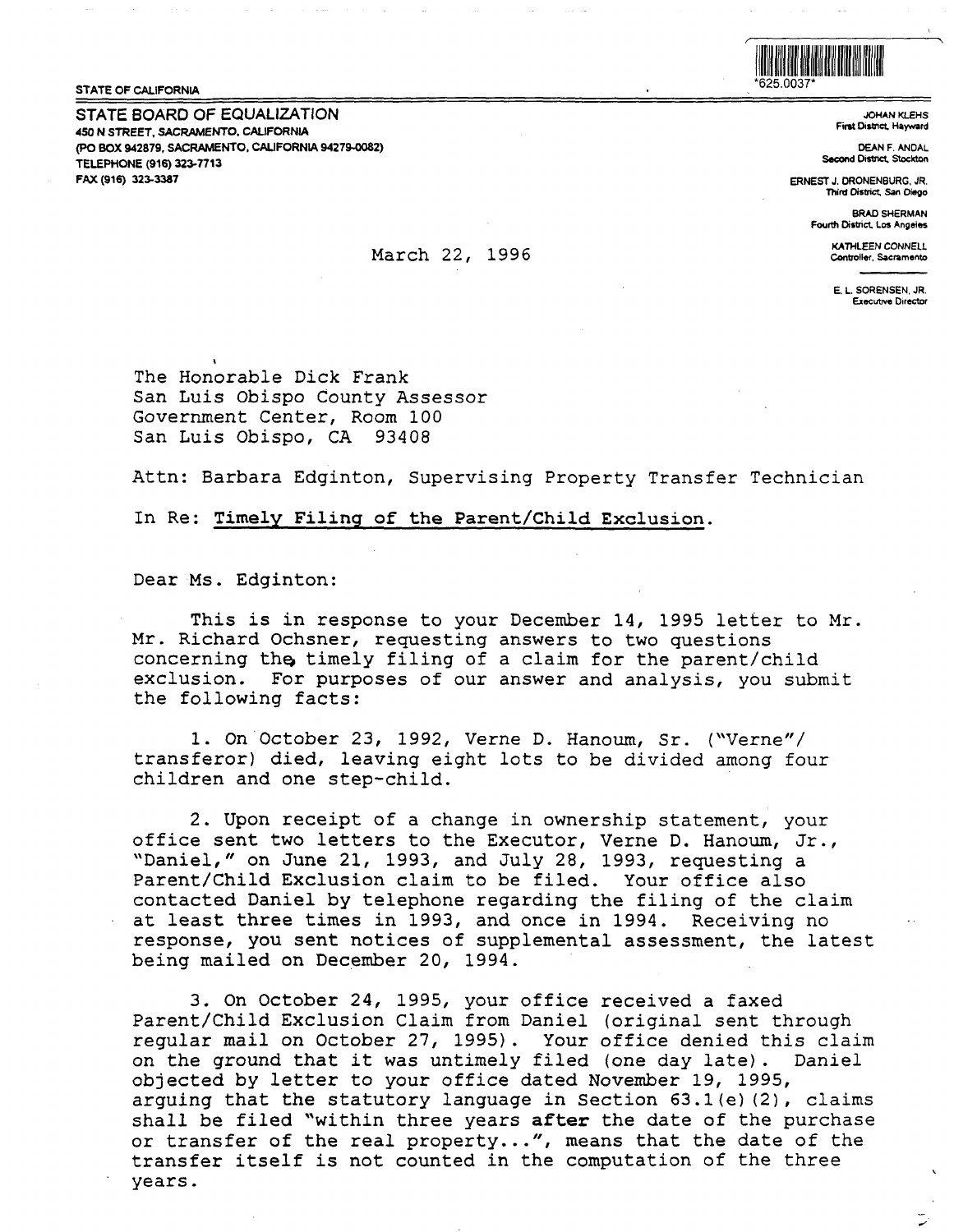You wish to know:

1) Whether a parent/child claim filed on October 24, 1995, was timely when the date of death of the parent/transferor was October 23, 1992;

2) What is the meaning/intent of the statutory language in Section 63.l(e) (2), "within three years **after** the date of the purchase or transfer..." and the language in 63.1(e)(3), "within six months after the date of mailing of a notice of supplemental or escape assessment..."?

For the reasons hereinafter explained, the answer to your first question is that the claim filed on October 24, 1995 was untimely, and the answer to your second question is that the claim filing period begins on the date of the purchase or transfer as expressly stated in the statute. Since the answers to these questions are interrelated, the following law and analysis are applicable to both.

## LAW AND ANALYSIS

As you are aware, we have frequently stated in previous opinions that the parent/child claim must be filed within three years of the date of death of the eligible transferor. Based upon well established probate law, it has been our view since before the adoption of this exclusion, that the date of death is the date of transfer for purposes of property transferred via will or intestate succession. In addition, Property Tax Rule 462.260 (c) specifically addresses the question of the date·of change in ownership of real property and states that the following dates shall be used:

(c) INHERITANCE (by will or intestate succession) The date of death of the decedent.

Since the date of death is the date of change in ownership, the three-year claim filing period for the parent/child exclusion begins on the date of death.

Revenue and Taxation Code Section 63.l(e) actually provides two opportunities for a taxpayer, eligible transferee, to timely file the parent/child claim. Subdivision (e) {2) expressly provides for the three year time period, as follows:

"(el The State Board of Equalization shall design the form for claiming eligibility. Any claim under this section shall be filed:

\* \* \*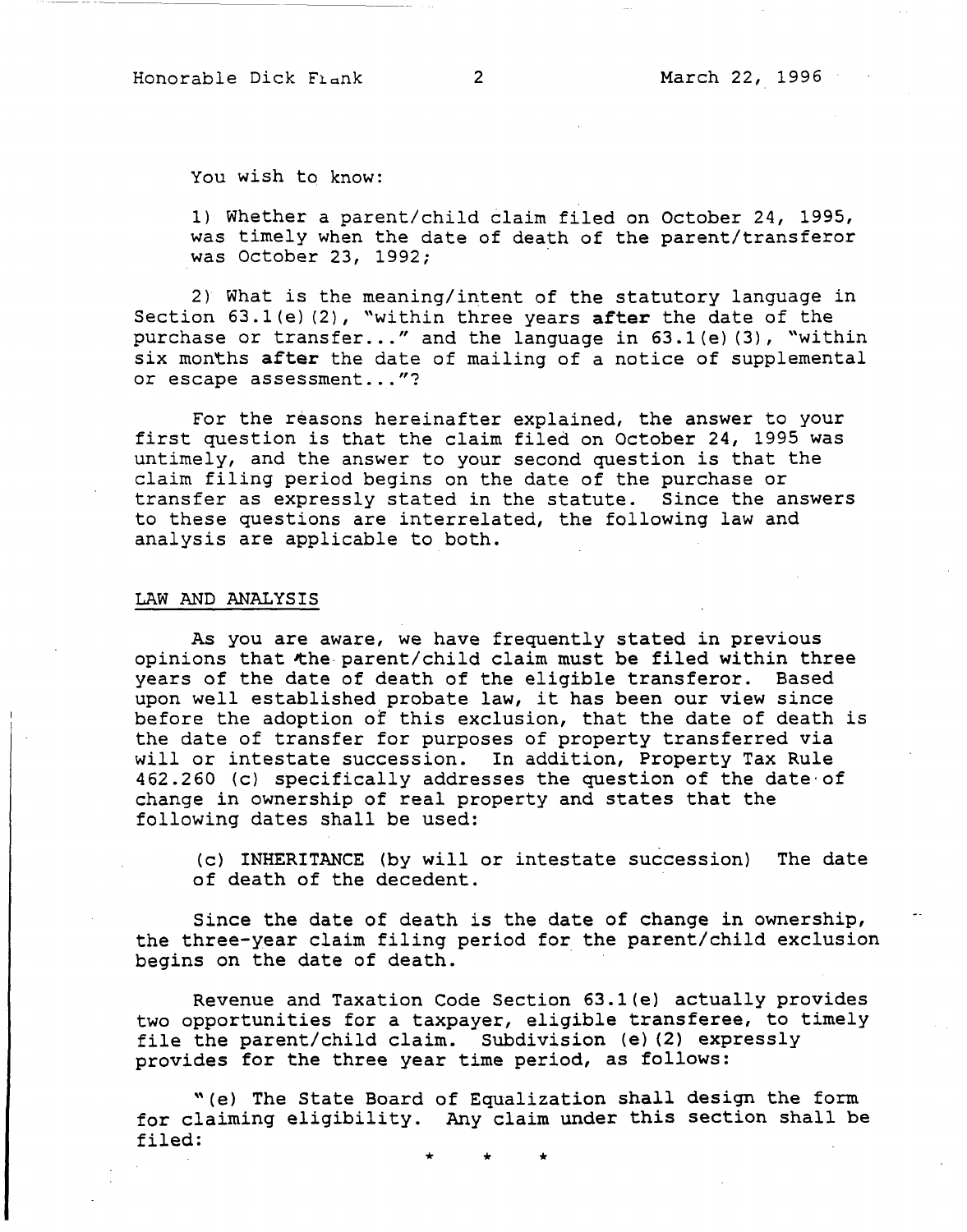Honorable Dick Frank 3 March 22, 1996

(2) For transfers of real property between parents and their children occurring on or after September 30, 1990, **within three years after** the date of the purchase or transfer of real property for which the claim is filed, or prior to the transfer of the real property to a third party, whichever is earlier."

The newly enacted provisions of Chapter 709 of the Statutes of 1993 (SB 675), codified in paragraphs (3) and (4) of . subdivision (e), Section 63.1, provide a second opportunity to file a claim. Under subdivision (e) (3), a claim shall be deemed timely filed, if it is filed within 6 months after the date of mailing of notice of supplemental or escape assessment issued as a result of the transfer.

Subdivision (d) of section 63.1 states that "The exclusions provided for ... shall not be allowed unless the eligible transferee, the transferee's legal representative, or the executor or administrator of the transferee's estate files a claim with the assessor for the exclusion sought...".

The only exception to the foregoing is embodied in the case of Larson v. Duca (1989) 213 Cal.App. 3d *324;* wherein the court held that in a factual situation in which the decedent died prior to the effective date of Proposition 58 (November 6, 1986), and a decree of distribution was made after the effective date, the date of distri'bution (rather than the date of death) would be considered the date of change in ownership. Since the father (eligible transferor) in the instant case died on October 23, 1992, Larson v. Duca is not applicable. The three-year claim filing period would have started on October 23, 1992, because ownership of his property transferred to his heirs on that date.

Questions have been raised in the past about how to interpret the phrases, "within three years after," in subdivision (e) (2), and "within six months after," in subdivision (e) (3) of Section 63.1. Our position has been and is that a claim is timely filed if it is filed **no later than** either three years after the date of purchase of transfer of the property, or within six months after the later of the either the notice of supplemental assessment or the notice of escape assessment issued as a result of the purchase or transfer of the property. This view is also consistent with other statutory and case law which defines with the preceding months or years. (See Augusta memorandum 6-12-91, copy attached.) Thus, the language in both paragraphs of subdivision (e) of the statute means that a claim is timely **only** if it is filed within the three-year or the sixmonth filing period as the case may be.

It is clear in the instant case that the three-year filing period began on October 23, 1992, the date of death of the eligible transferor. Thus, the three-year filing period would have ended three years after that date, on October 23, 1995.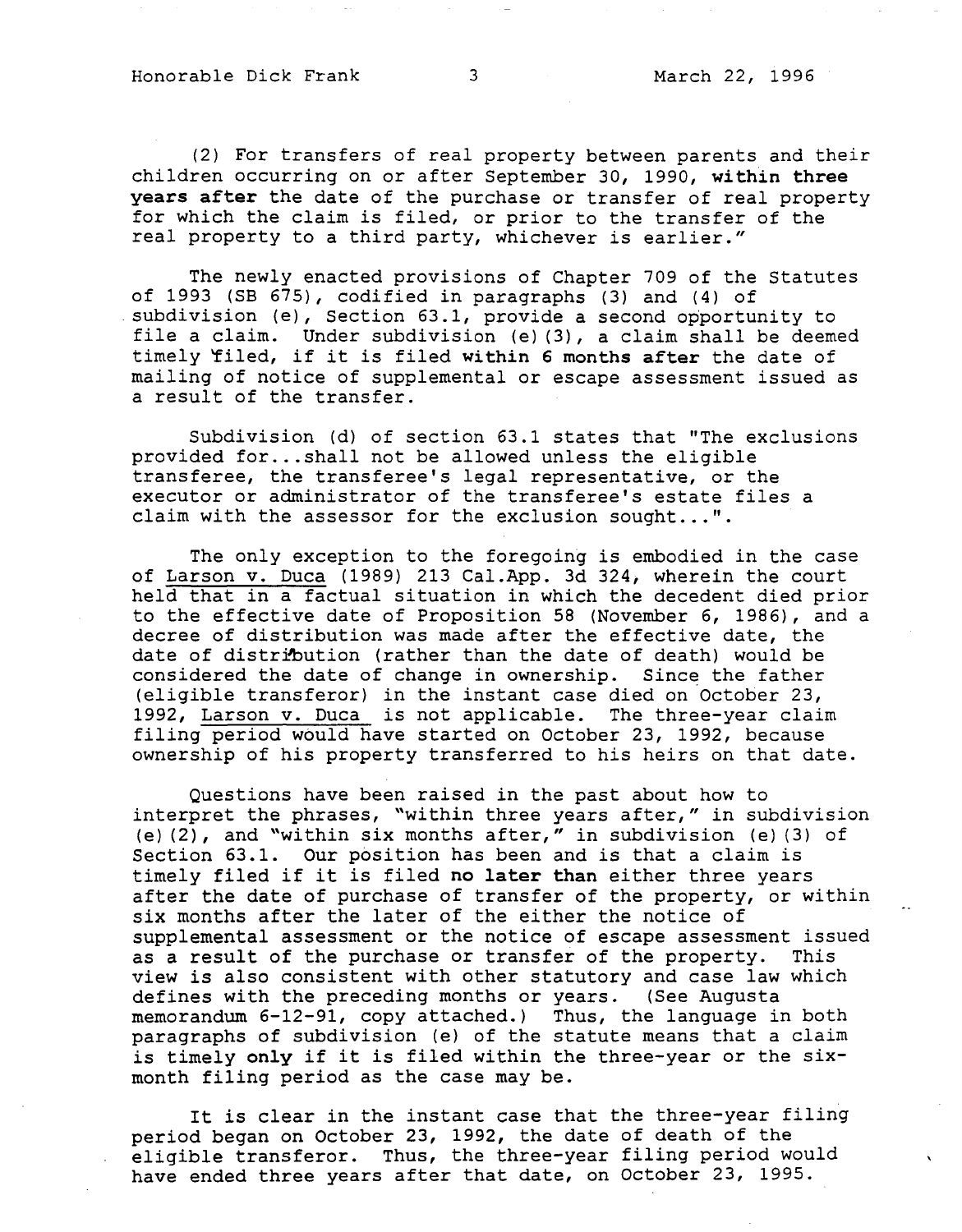Since the last notice of supplemental assessment was mailed on December 20, 1994, the six-month filing period would have ended no later than June 20, 1994. Not only did the eligible transferee, Daniel, have two opportunities provided by statute to file the claim, but based on the facts submitted, he was given additional notice during 1993 and 1994 by means of letters and telephone calls from your office concerning his need to file the claim. As such, this is not a case where the eligible transferee was unaware of the parent/child exclusion or of his need to timely file the claim.

Finally, statutory time provisions are considered mandatory where the designation of time is intended as a limitation of power, authority, or right, where time is of the essence of the thing to be done, or where legislative words are employed to preclude the performance of the act except at or within the time<br>specified. (58 Cal. Jur. 3d, Statutes Sec. 150.) The (58 Cal. Jur. 3d, Statutes Sec. 150.) The parent/child exclusion is based upon California Constitution, subdivision (h) of Section 2 of Article **XIII,** which states that change in ownership does not include certain transfers between parents and their children **"as defined by the Legislature."** The specific provisions concerning the time for filing the parent/child claim in subdivision (e) of Section 63.1 is the result of the Legislature's plenary power derived from the Constitution to prescribe the terms and conditions, including the time for filing a claim, on which the exclusion will be granted.

It is a well established principle in tax matters that statutory filing and timing requirements are to be strictly construed. Where the taxpayer is seeking a particular tax benefit, privilege, or exclusion, the burden is on the taxpayer to establish full and complete compliance with such requirements in order to qualify for the benefit. This principle was restated in the recent case of Sea World, Inc. v. County of San Diego, (1994) 27 Cal App. 4th 1390, where the court held that the taxpayer was not entitled to any relief on an assessment appeal because the application and the claim were filed untimely. Sea World had 60 days from "the date of the notice" to file an appeal or for equalization of a new base year value as provided under Section 1605, by filing an application for such appeal under Section 1603. To be timely under the limitations period, the application had to be filed no later than August 22, 1990. Sea World filed its application on September 24, 1990. The court found that even though the assessment appeals board had determined that Sea World's opinion of the new base year value was "correct," Sea World had failed to meet the filing deadline and therefore, was not entitled to a refund. There was no excuse for missing a statutory deadline. There was no excuse for missing a statutory deadline. Thus, in interpreting statutes which assess and levy taxes, a court "may not extend the statutory provisions, by implication, beyond the clear import of the language used, nor enlarge upon their operation so as to